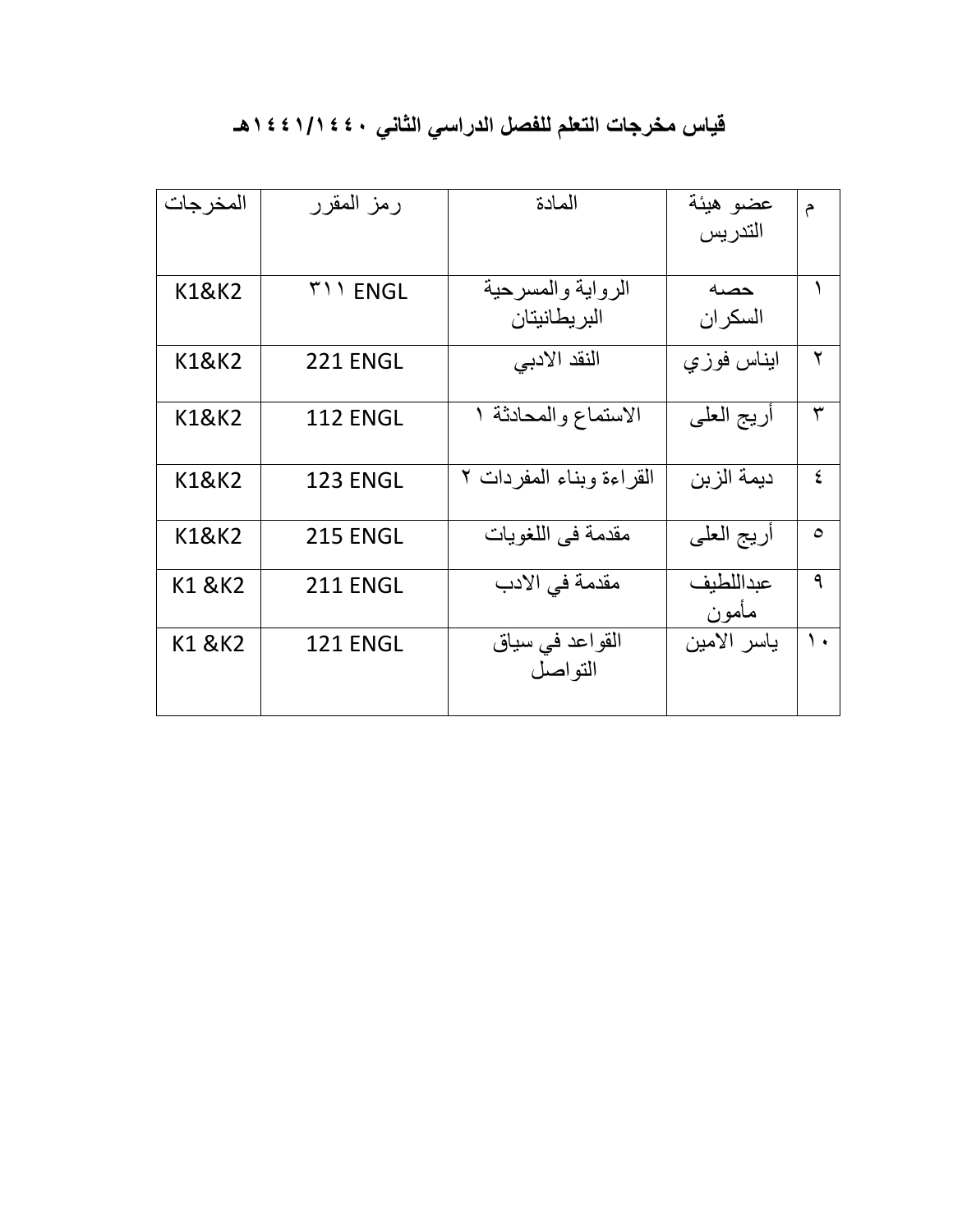## **قياس مخرجات التعلم للفصل الدراسي الثاني 1441/1440 ه**

| المخر جات         | رمز المقرر      | المادة                            | عضو هيئة         | م            |
|-------------------|-----------------|-----------------------------------|------------------|--------------|
|                   |                 |                                   | التدريس          |              |
| <b>K1&amp;K2</b>  | <b>MILENGL</b>  | الرواية والمسرحية<br>البريطانيتان | حصبه<br>السكر ان | ١            |
| <b>K1&amp;K2</b>  | 221 ENGL        | النقد الادبي                      | ابناس فوزي       | ۲            |
| K1&K2             | <b>112 ENGL</b> | الاستماع والمحادثة ١              | أريج العلي       | ٣            |
| K1&K2             | <b>123 ENGL</b> | القراءة وبناء المفردات ٢          | ديمة الزبن       | $\mathsf{E}$ |
| K1&K2             | <b>215 ENGL</b> | مقدمة في اللغويات                 | أريج العلي       | ٥            |
| K3&K4             | <b>225 ENGL</b> | اكنساب اللغة الثانية              | حصه<br>السكران   | ٦            |
| <b>K3&amp;K4</b>  | <b>223 ENGL</b> | الكتابة التعاونية                 | هيا الخليوي      | $\checkmark$ |
| <b>K3&amp;K4</b>  | <b>316 ENGL</b> | استر اتيجبات تعلم اللغة           | ورود ماطر        | ٨            |
| <b>K1 &amp;K2</b> | 211 ENGL        | مقدمة في الادب                    | عبداللطيف        | ٩            |
| <b>K3&amp;K4</b>  | 101 CS          | مهارات التواصل                    | ياسر             | 10           |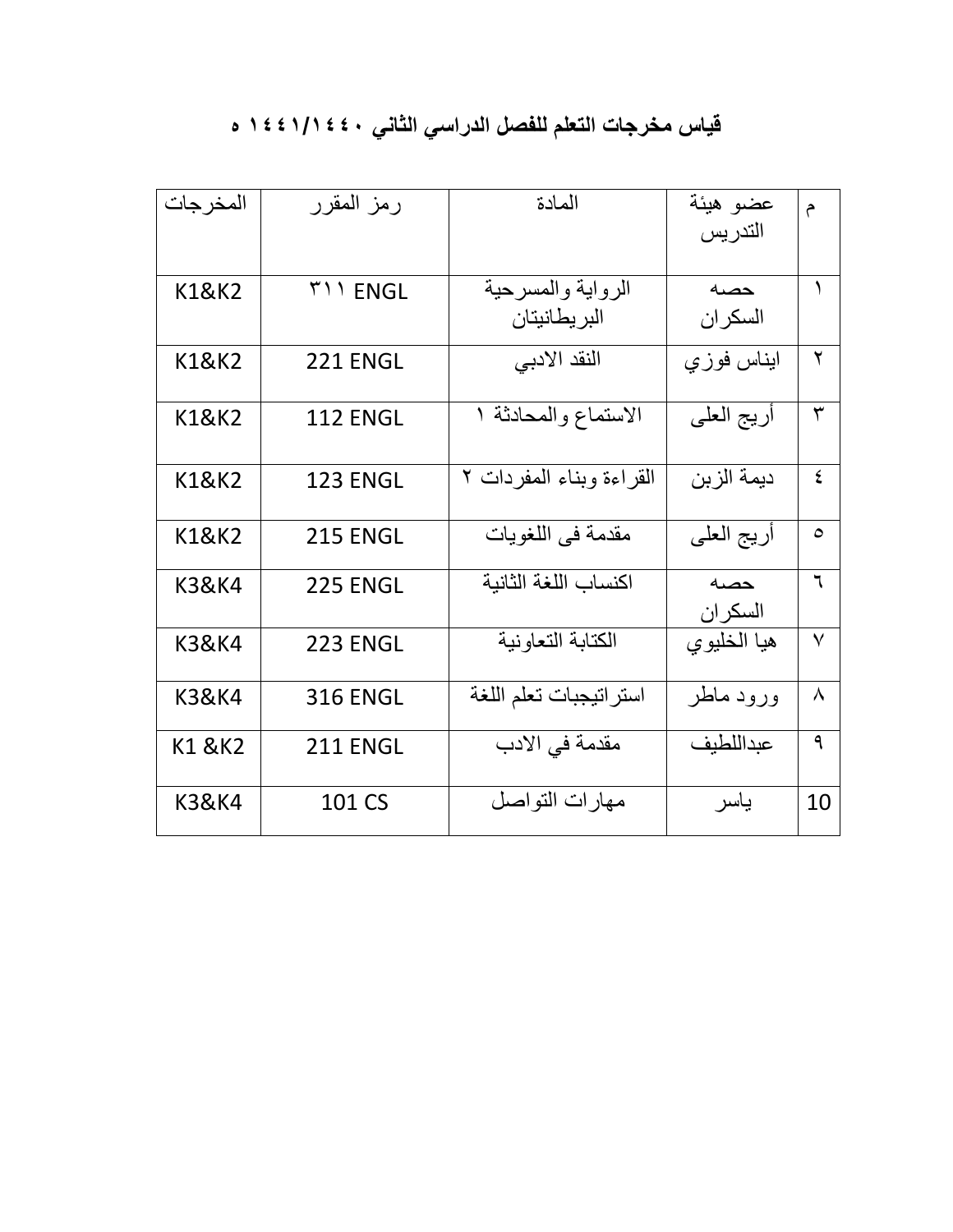## **Program learning Outcomes Mapping Matrix**

| <b>Course code</b><br>& No. | $-11$ actived $M - M$ astel eu $\prime$<br><b>Program Learning Outcomes</b> |                |                |                |                |                |                |                |                   |                |                |                |                |
|-----------------------------|-----------------------------------------------------------------------------|----------------|----------------|----------------|----------------|----------------|----------------|----------------|-------------------|----------------|----------------|----------------|----------------|
|                             | <b>Knowledge</b>                                                            |                |                |                | <b>Skills</b>  |                |                |                | <b>Competence</b> |                |                |                |                |
|                             | K1                                                                          | K <sub>2</sub> | K3             | <b>K4</b>      | K5             | S1             | S <sub>2</sub> | S <sub>3</sub> | <b>S4</b>         | C1             | C <sub>2</sub> | C <sub>3</sub> | C <sub>4</sub> |
| ICENG 001                   | I                                                                           | I              | $\bf{I}$       | $\bf{I}$       |                | $\mathbf I$    | $\, {\bf P}$   | $\bf{I}$       | ${\bf P}$         | I              | ${\bf P}$      | $\mathbf I$    | $\mathbf I$    |
| <b>ENGL 111</b>             | $\mathbf I$                                                                 | $\overline{P}$ | $\bf I$        | $\mathbf I$    |                | $\overline{P}$ | $\, {\bf P}$   | $\mathbf I$    | $\mathbf P$       | $\mathbf{P}$   | ${\bf P}$      | $\mathbf{P}$   | $\mathbf I$    |
| <b>ENGL 112</b>             | $\mathbf I$                                                                 | $\mathbf P$    | $\bf I$        | I              |                | ${\bf P}$      | ${\bf P}$      | $\bf{I}$       | $\mathbf P$       | $\mathbf{P}$   | $\mathbf{P}$   | $\mathbf{P}$   | I              |
| <b>ENGL 113</b>             | $\mathbf I$                                                                 | $\mathbf{P}$   | $\bf I$        | $\mathbf I$    |                | $\mathbf{P}$   | $\, {\bf P}$   | $\mathbf I$    | ${\bf P}$         | $\mathbf{P}$   | ${\bf P}$      | $\mathbf{P}$   | $\mathbf I$    |
| <b>ENGL 114</b>             | I                                                                           | $\mathbf{P}$   | $\bf I$        | I              |                | $\mathbf{P}$   | ${\bf P}$      | I              | $\mathbf P$       | $\mathbf{P}$   | ${\bf P}$      | $\mathbf{P}$   | I              |
| <b>ENGL 121</b>             | $\mathbf I$                                                                 | $\overline{P}$ | $\bf I$        | $\mathbf I$    | I              | $\mathbf{P}$   | $\, {\bf P}$   | $\mathbf I$    | $\, {\bf P}$      | $\mathbf{P}$   | ${\bf P}$      | $\mathbf{P}$   | $\mathbf I$    |
| <b>ENGL 122</b>             | I                                                                           | $\mathbf P$    | I              | I              | I              | ${\bf P}$      | $\mathbf{P}$   | I              | $\mathbf{P}$      | $\mathbf{P}$   | ${\bf P}$      | P              | I              |
| <b>ENGL 123</b>             | $\mathbf I$                                                                 | $\mathbf{P}$   | $\bf I$        | $\mathbf I$    | $\mathbf I$    | $\mathbf{P}$   | $\, {\bf P}$   | $\mathbf I$    | ${\bf P}$         | $\, {\bf P}$   | ${\bf P}$      | $\overline{P}$ | $\mathbf I$    |
| <b>ENGL 124</b>             | $\mathbf I$                                                                 | $\mathbf{P}$   | $\mathbf I$    | I              | $\mathbf I$    | $\overline{P}$ | $\mathbf{P}$   | I              | $\mathbf{P}$      | $\mathbf{P}$   | ${\bf P}$      | $\mathbf{P}$   | I              |
| <b>ENGL 211</b>             | $\bf I$                                                                     | $\mathbf P$    | $\bf I$        | I              | $\mathbf I$    | ${\bf P}$      | ${\bf P}$      | I              | $\mathbf P$       | $\overline{P}$ | ${\bf P}$      | ${\bf P}$      | I              |
| <b>ENGL 212</b>             | I                                                                           | $\mathbf{P}$   | $\mathbf I$    | I              | $\mathbf I$    | $\overline{P}$ | ${\bf P}$      | I              | M                 | $\mathbf{P}$   | $\mathbf{P}$   | $\mathbf{P}$   | $\bf{I}$       |
| <b>ENGL 213</b>             | $\mathbf I$                                                                 | $\, {\bf P}$   | $\bf I$        | $\mathbf I$    | $\mathbf I$    | $\mathbf{P}$   | ${\bf P}$      | $\bf{I}$       | $\mathbf M$       | $\mathbf{P}$   | $\mathbf{P}$   | $\mathbf{P}$   | $\mathbf I$    |
| <b>ENGL 214</b>             | $\mathbf I$                                                                 | $\mathbf{P}$   | $\bf{I}$       | I              | I              | $\overline{P}$ | ${\bf P}$      | I              | $\mathbf{M}$      | $\overline{P}$ | M              | $\overline{P}$ | $\bf{I}$       |
| <b>ENGL 215</b>             | $\mathbf I$                                                                 | $\overline{P}$ | $\mathbf I$    | I              | $\mathbf I$    | $\overline{P}$ | ${\bf P}$      | I              | M                 | $\overline{P}$ | $\mathbf M$    | $\overline{P}$ | I              |
| <b>CS 101</b>               | I                                                                           | $\mathbf{P}$   | ${\bf P}$      | $\mathbf{P}$   | $\mathbf I$    | $\, {\bf P}$   | ${\bf P}$      | ${\bf P}$      | $\mathbf M$       | ${\bf P}$      | $\mathbf M$    | $\mathbf P$    | $\mathbf I$    |
| <b>ENGL 221</b>             | I                                                                           | $\mathbf{P}$   | ${\bf P}$      | $\mathbf{P}$   | $\mathbf I$    | $\overline{P}$ | ${\bf P}$      | $\overline{P}$ | $\mathbf M$       | $\mathbf{P}$   | $\mathbf M$    | $\mathbf{P}$   | ${\bf P}$      |
| <b>ENGL 222</b>             | $\mathbf I$                                                                 | $\mathbf P$    | ${\bf P}$      | $\mathbf{P}$   | $\mathbf I$    | ${\bf P}$      | ${\bf P}$      | $\mathbf{P}$   | $\mathbf M$       | $\, {\bf P}$   | $\mathbf{M}$   | $\, {\bf P}$   | ${\bf P}$      |
| <b>ENGL 223</b>             | I                                                                           | $\mathbf{P}$   | ${\bf P}$      | $\mathbf{P}$   | I              | $\mathbf{P}$   | ${\bf P}$      | $\mathbf{P}$   | M                 | $\mathbf{P}$   | $\mathbf{M}$   | $\, {\bf P}$   | ${\bf P}$      |
| <b>ENGL 224</b>             | $\mathbf I$                                                                 | $\mathbf P$    | $\mathbf{P}$   | ${\bf P}$      | $\mathbf I$    | ${\bf P}$      | ${\bf P}$      | $\mathbf{P}$   | M                 | $\mathbf{P}$   | $\mathbf{M}$   | $\mathbf{P}$   | ${\bf P}$      |
| <b>ENGL 225</b>             | $\mathbf I$                                                                 | $\mathbf{P}$   | $\mathbf{P}$   | $\mathbf{P}$   | $\mathbf I$    | $\overline{P}$ | ${\bf P}$      | $\mathbf{P}$   | M                 | $\mathbf{P}$   | M              | $\mathbf{P}$   | ${\bf P}$      |
| <b>ENGL 311</b>             | I                                                                           | $\mathbf P$    | ${\bf P}$      | $\mathbf{P}$   | I              | $\mathbf{P}$   | ${\bf P}$      | $\mathbf{P}$   | M                 | $\mathbf{P}$   | M              | $\mathbf{P}$   | $\mathbf{P}$   |
| <b>ENGL 312</b>             | I                                                                           | $\mathbf{P}$   | ${\bf P}$      | $\mathbf{P}$   | I              | $\, {\bf P}$   | $\, {\bf P}$   | $\mathbf{P}$   | $\mathbf M$       | ${\bf P}$      | $\mathbf M$    | $\mathbf{P}$   | ${\bf P}$      |
| <b>ENGL 313</b>             | $\mathbf I$                                                                 | $\mathbf P$    | ${\bf P}$      | $\mathbf{P}$   | $\mathbf I$    | $\overline{P}$ | ${\bf P}$      | $\mathbf{P}$   | M                 | $\mathbf{P}$   | M              | $\mathbf{P}$   | $\mathbf{P}$   |
| <b>ENGL 314</b>             | $\mathbf I$                                                                 | $\mathbf P$    | ${\bf P}$      | ${\bf P}$      | I              | ${\bf P}$      | ${\bf P}$      | ${\bf P}$      | $\mathbf M$       | ${\bf P}$      | $\mathbf M$    | $\mathbf P$    | ${\bf P}$      |
| <b>ENGL 315</b>             | $\mathbf I$                                                                 | $\overline{P}$ | ${\bf P}$      | $\mathbf{P}$   | M              | $\mathbf P$    | ${\bf P}$      | $\mathbf{P}$   | M                 | $\mathbf{P}$   | $\mathbf M$    | $\mathbf P$    | ${\bf P}$      |
| <b>ENGL 316</b>             | I                                                                           | $\mathbf P$    | $\mathbf{P}$   | $\mathbf{P}$   | $\mathbf P$    | $\, {\bf P}$   | ${\bf P}$      | $\mathbf{P}$   | M                 | $\, {\bf P}$   | $\mathbf{M}$   | ${\bf P}$      | ${\bf P}$      |
| <b>ENGL 321</b>             | $\mathbf I$                                                                 | $\mathbf{P}$   | ${\bf P}$      | $\mathbf{P}$   | ${\bf P}$      | $\overline{P}$ | ${\bf P}$      | $\mathbf{P}$   | $\mathbf M$       | $\mathbf{P}$   | $\mathbf M$    | $\mathbf P$    | ${\bf P}$      |
| <b>ENGL 322</b>             | I                                                                           | P              | P              | Ρ              | P              | P              | P              | P              | M                 | P              | M              | P              | P              |
| <b>ENGL 323</b>             | $\mathbf I$                                                                 | $\overline{P}$ | $\overline{P}$ | $\mathbf{P}$   | $\overline{P}$ | $\overline{P}$ | $\overline{P}$ | $\overline{P}$ | $\mathbf{M}$      | $\overline{P}$ | $\mathbf M$    | $\overline{P}$ | $\overline{P}$ |
| <b>ENGL 324</b>             | I                                                                           | ${\bf P}$      | $\mathbf{P}$   | $\mathbf{P}$   | M              | $\, {\bf P}$   | P              | $\, {\bf P}$   | M                 | $\mathbf{P}$   | M              | $\mathbf{P}$   | $\mathbf{P}$   |
| <b>ENGL 325</b>             | $\bf I$                                                                     | $\overline{P}$ | $\overline{P}$ | $\overline{P}$ | $\mathbf{P}$   | $\overline{P}$ | $\overline{P}$ | $\overline{P}$ | $\mathbf M$       | $\overline{P}$ | $\mathbf{M}$   | $\overline{P}$ | $\, {\bf P}$   |
| <b>NS 101</b>               | $\mathbf I$                                                                 | $\mathbf{P}$   | $\mathbf{P}$   | M              | P              | $\mathbf{P}$   | P              | M              | M                 | $\mathbf{P}$   | M              | $\, {\bf P}$   | M              |
| <b>ENGL 411</b>             | I                                                                           | $\mathbf{P}$   | $\mathbf{P}$   | M              | $\mathbf{P}$   | $\mathbf{P}$   | P              | M              | M                 | $\mathbf{P}$   | M              | $\mathbf{P}$   | M              |
| <b>ENGL 412</b>             | $\mathbf I$                                                                 | $\mathbf{P}$   | $\, {\bf P}$   | M              | $\, {\bf P}$   | $\mathbf{P}$   | $\, {\bf P}$   | M              | M                 | ${\bf P}$      | M              | $\mathbf{P}$   | M              |
| <b>ENGL 413</b>             | $\mathbf I$                                                                 | $\mathbf{P}$   | $\mathbf{P}$   | M              | $\mathbf{P}$   | $\, {\bf P}$   | $\mathbf{P}$   | M              | M                 | $\mathbf{P}$   | M              | P              | M              |
| <b>ENGL 414</b>             | $\mathbf I$                                                                 | $\mathbf{P}$   | $\, {\bf P}$   | $\mathbf{M}$   | $\mathbf{P}$   | $\overline{P}$ | $\mathbf{P}$   | $\mathbf M$    | $\mathbf M$       | $\mathbf{P}$   | $\mathbf{M}$   | $\mathbf{P}$   | $\mathbf M$    |
| <b>ENGL 415</b>             | $\bf I$                                                                     | $\, {\bf P}$   | $\mathbf{P}$   | M              | $\mathbf{P}$   | $\mathbf{P}$   | $\mathbf{P}$   | M              | М                 | $\mathbf{P}$   | $\mathbf M$    | $\, {\bf P}$   | M              |

Align the program learning outcomes with program courses, according to the following desired levels of performance  $(I = Introduced \ P = Practical \ M = Mastered)$